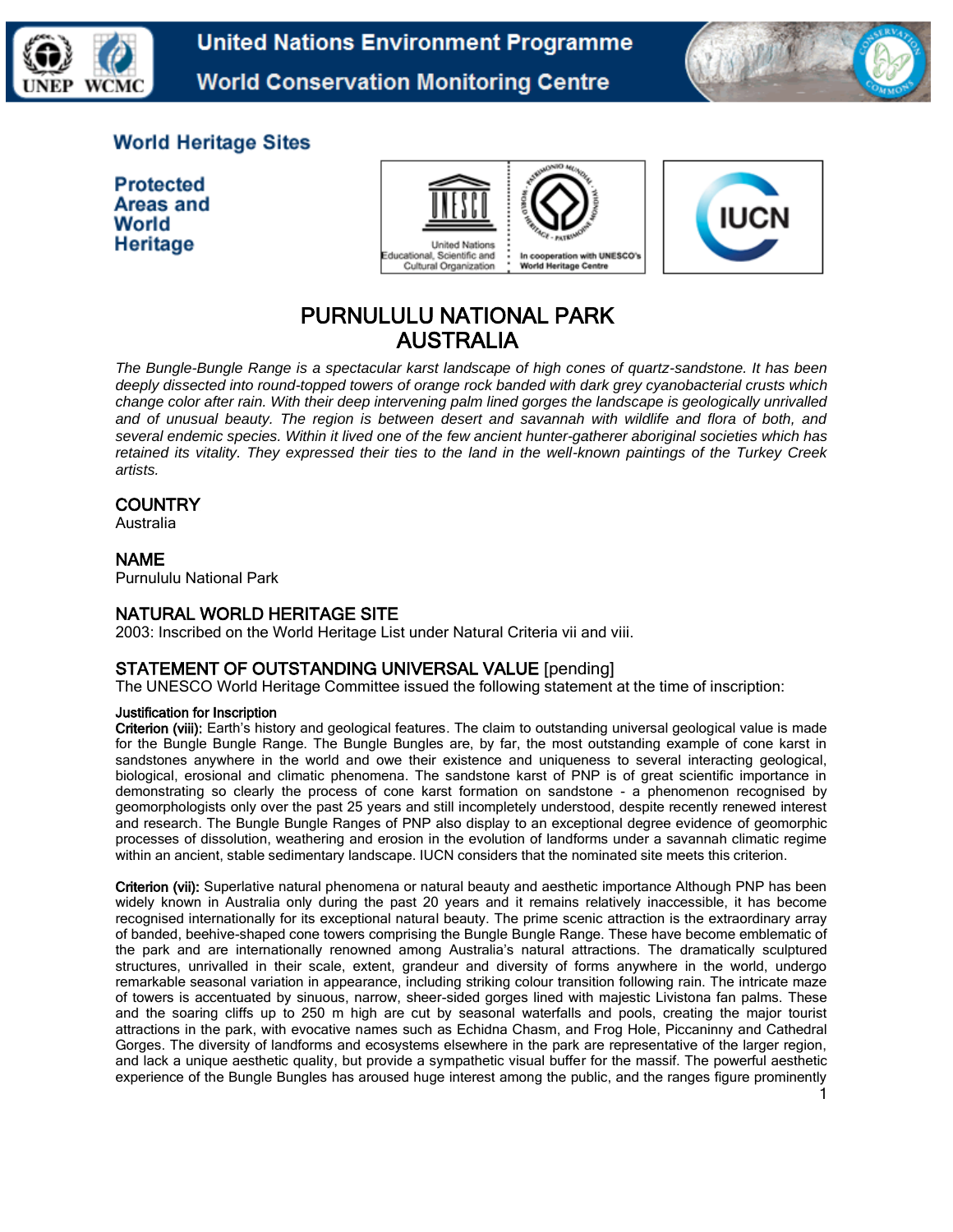in national and international advertising of Australia's tourist attractions, matching the prominence of the Uluru-Kata Tjuta National Park. Photographers and travel writers include the Bungle Bungles among the world's natural wonders, some describing them as Australia's equivalent of the Grand Canyon.

## IUCN MANAGEMENT CATEGORY

II National Park

## BIOGEOGRAPHICAL PROVINCE

Northern Savanna (6.11.10)

#### GEOGRAPHICAL LOCATION

Purnululu National Park is in the East Kimberley region of the state of Western Australia, in the far north-west of the continent. It is 450 km directly south south-west of Darwin and approximately 300 km by road south of the town of Kununurra. The nominated site is bounded by the Ord River to the south and east. Its geographical co-ordinates are 17º15' to 17º46'S by 128º15' to 128º55' E.

#### DATES AND HISTORY OF ESTABLISHMENT

- 1967: The Ord River Regeneration Reserve was designated in order to restore grasslands degraded by overgrazing. This included the sand plain and grasslands along the River Ord and surrounding the Bungle Bungle Range;
- 1987: Purnululu National Park created by the National Parks and Nature Conservation Authority of Western Australia, now the Conservation Commission (CALM) under the Conservation and Land Management Act of 1984;
- 1988: Upgraded to a class "A" Reserve, including the nominated area and the surrounding buffer zone, the Purnululu Conservation Reserve.

#### LAND TENURE

The Government of Western Australia. Administered by the State Department of Conservation and Land Management (CALM). Its enabling Act is being amended to vest the National Park and Conservation Reserve buffer zone, within a Prescribed Body Corporate. This could then hold native title on behalf of Traditional Owners (the local aboriginal tribes in the area), allowing the Park to convert to conditional freehold. A perpetual or termed lease will probably be established to enable management of the property for the Purnululu Park Council, which unites representatives of the Traditional Owners and CALM.

#### AREA

Purnululu National Park World Heritage site is 239,723 ha. Purnululu Conservation Reserve, a narrow buffer zone on the northwest sides of the Park, is 79,602 ha.

#### ALTITUDE

From 350m to 600m within the National Park, and to 720m in the adjacent Conservation Reserve.

#### PHYSICAL FEATURES

Purnululu National Park with the Purnululu Conservation Reserve contains four major ecosystems: the Bungle Bungle Range of some 45,000 ha in area, a deeply dissected plateau of cone-karst that dominates the centre of the Park; wide sand plains surrounding the Bungle Bungles; the grassy Ord River valley in the east and south of the Park; and limestone ridges and ranges to the west and north of the Park.

The Bungle Bungle Mountains form an unusual and very dramatic plateau of Devonian quartz sandstone, approximately 360 million years old. They were created through a complex process of sedimentation, compaction, uplift caused by the collision of Gondwanaland and Laurasia approximately 300 million years ago, and the convergence of the Indo-Australian and Pacific Plates 20 million years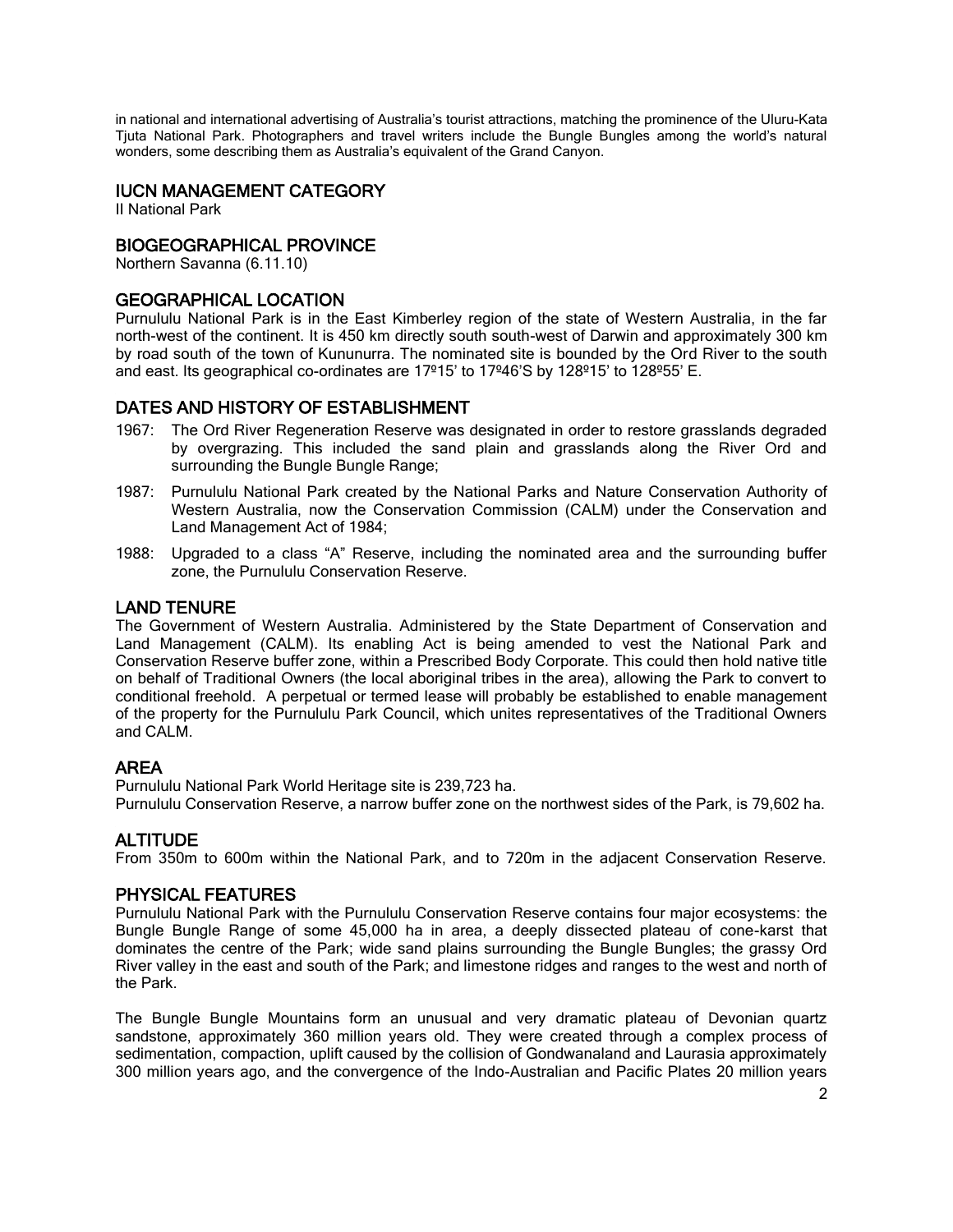ago, and long ensuing periods of erosion. The Bungle Bungle landscape comprises a mass of beehiveshaped towers striped with regularly alternating dark grey bands of cynobacterial crust (single cell photosynthetic organisms). The towers rise very steeply with an abrupt break of slope around the domed summit. Their surface is fragile but stabilised by the crusts of iron oxide and bacteria. The plateau is dissected by a labyrinth of 100-200m deep, sheer-sided gullies. They provide an outstanding example of dissolutional weathering of sandstone, with removal of sand grains by wind, rain and sheet wash on slopes.

The range is one of the most extensive and impressive occurrences of sandstone tower karst in the world (Wray 1997). Comparative areas include the *tepuis* of the Canaima World Heritage Area in Venezuela, the Wulingyuan Scenic & Historic Interest World Heritage Area of China, the Chimanimanie Highlands on the Zimbabwe-Mozambique border, and the Vila Velha region of south Brazil, but all these have a different geomorphological evolution and are within different bioclimatic zones. Within Australia, there are several examples of tower karst landscapes in quartzites, such as the ruiniform relief of the Arnhemland Plateau, the Watarrka and Keep River National Parks in the Northern Territories, and Monolith Valley in New South Wales. In all these cases, the tower karst is smaller in scale and differs in geological composition and landform evolution from that in Purnululu.

The grassy Ord River valley in the east and south of the Park drains two creeks from the south, Bellburn Creek and Piccaninny Creek, and three creeks from the north of the mountains, Red Rock Creek, Osmand Creek and Buchanan Creek. It is deeply incised as a result of crustal uplifting during relatively recent geological times. The wide sand plains between the uplands and the river are composed of infertile black soil covered with grassland and scattered trees. The limestone ridges to the west and Osmand Range to the north are better wooded, especially the forested Osmand Creek valley. These rocks are believed to be of Cambrian age (550-500 million years old). There are stromatolites (very ancient fossil cyano-bacterial growths) in the Osmand range.

#### CLIMATE

The region has a dry monsoonal climate, with two contrasting seasons. The hot wet summer season between November and March has an average maximum temperature in October of 38.3ºC, and receives all of the annual rainfall of between 600mm, often in heavy falls during thunderstorms. The long winter dry season from April to October has an average minimum July temperature of 29.1ºC and occasional night frosts. Evaporation exceeds 2000mm and run-off is rapid. There is little permanent water or dry season flow except for pools in well-sheltered gorges.

#### VEGETATION

The Park's vegetation reveals its transitional location between the northern tropical savannah (Torresian) and inland arid desert (Eyrean) biogeographical regions. Some 17 vegetation communities can be classified according to moisture availability, ranging from closed forests in the gorges and valleys, through open forests in riparian areas and open woodlands in drier areas, to stunted shrublands and grasses in the driest uplands and surrounding plains. The dominant vegetation in the Park is open woodland and spinifex Triodia spp. (spiny hummock-grass) grassland, with many eucalypts, acacias and grevilleas; notably silverleaf bloodwood Eucalyptus collina and roughleaf range gum  $E$ . aspera, The regionally endemic sandstone grevillea *Grevillea miniata*, and rock grevillea  $G$ . psilantha, are found only in the Park. Its transitional location has made the Park a centre of endemism for spinifex resulting in the highest density of Triodia species in Australia, including T. bunglensis, which is endemic to the Park.

The southernmost penetration of monsoonal savanna species brings palms, Livistona spp., orchids and ferns into the micrenvironments of the deeper valleys. The transitional climate may also explain the presence of the five species of bacteria, very ancient single-cell photosynthesising organisms, which form a striking grey crust on alternate layers of sandstone over a wide area of the mountains. In all, 653 plant species are recorded from the Purnululu area, including 628 higher plants (of which 597 are native), 17 ferns and fern allies and 8 species of lower plants. 13 plant species are considered to be relict species.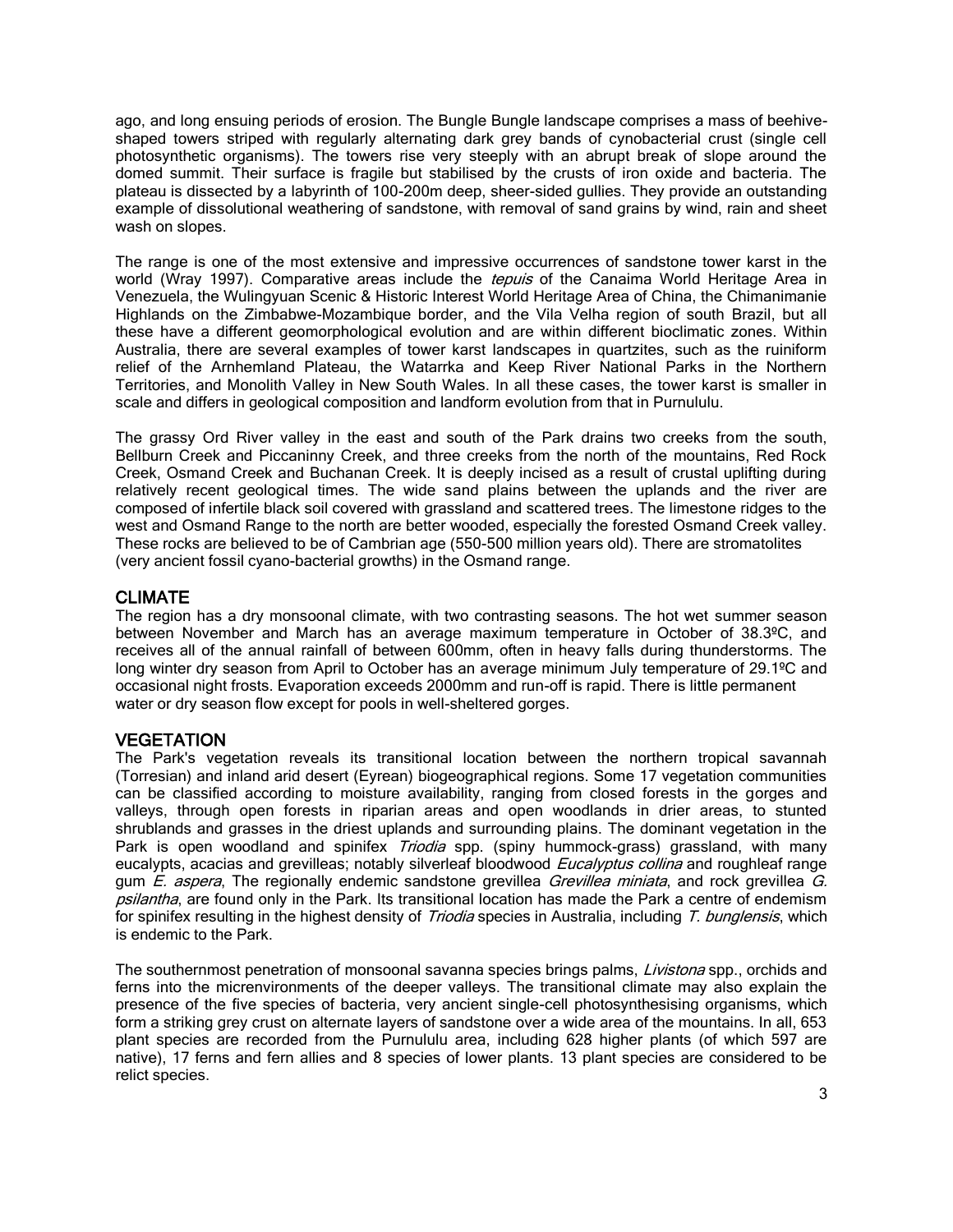## **FAUNA**

The diversity of the animals in the Park also reflects the mixing of tropical and desert habitats. The recorded fauna comprises 298 vertebrate species: 41 mammals, 149 birds, 81 reptiles, 12 frogs and 15 fish (Woinarski et al., 1992). It is composed of animals from both desert and savanna ecosystems and includes species such as short-eared rock wallaby Petrogale brachyotis, Dumeril's monitor lizard Varanus dumerilii, and many varieties of skinks Scincidiae. These are all arid land animals found on the upland plateau, while in the sheltered valleys below is a variety of frogs, the pale field rat Rattus tunneyi and large-footed bat *Myotis adversus* which are damp environment species. The nocturnal western soilcrevice skink Proablepharus reginae is also a relict species. Birds pass through on migration from the north in the wet season and from the south in the dry season. One rare grassland species is the near threatened grey falcon Falco hypoleucas of which only about 1,000 are said to remain, another is the near threatened Australian bustard Ardeotis australis.

## CONSERVATION VALUE

The Bungle Bungle Range is a spectacular and extensive karst landscape of sandstone towers vividly banded with grey cyanobacteria. The surrounding plains and riverine grasslands are a region between desert and savanna, with wildlife and flora from both, and several endemic species. The Park lies within a WWF Global 200 Freshwater Eco-region. Within it lives one of the few surviving 40,000-year-old hunter-gatherer societies, which has retained its vitality despite more than a hundred years of hostile colonisation. The relationship of these people to the land and their past, expressed in their Law or Ngarrangkarni, is revealed in the famous paintings of the Turkey Creek group of artists.

## CULTURAL HERITAGE

Aboriginal Australians have lived in the Ord River region for at least 40,000 years. This is attested by over 200 sites of rock art and burial within the Park. It was and still vestigially remains a hunter-gatherer culture, with people moving from the desert to the uplands in the wet season, to foothill pools after the rains and along the river in the dry season, when this becomes a vital resource and refuge. Fire was historically used to manage the environment to create a mosaic of vegetation with differing uses. Two main tribal groups and their economic networks, one based on the desert and the other on the savanna, meet in the area, each having two languages. Historically these groups were river people who used the Ord River Valley, Red Rock and Osmand creeks in particular. Aboriginal religious observance is based on their countryside, which guides the culture. Their Law, like the 'Dreaming' elsewhere, is called Ngarrangkarni. It sees the landscape as an embodiment of spiritual and cultural values: as a record of the creation, past history, past ancestors, their laws and ceremonies and traditional food production and networks of exchange.

This belief enabled the Aborigines in this area to survive the impact of colonisation by pastoralists. These started to arrive in the area after 1884, taking up 50,000-300,000 ha leases on the native lands. By 1902 there were nearly 50,000 head of livestock on the Ord River grasslands. Then in 1885 there was a gold rush at Hall's Creek, 100 km to the south, bringing an influx of miners. The Aboriginals suffered from introduced diseases, murder, erosive destruction of waterholes and riverbanks by overgrazing and received only food in payment for work. To stop livestock raiding, the government provided some refuges and food but did not stop the dispossession until the 1970s. In Western Australia where 40 per cent of mining rights could fall subject to native title claims, the government legislated to extinguish native titles as late as the 1990s, offering "rights to traditional usage" of land instead.

## LOCAL HUMAN POPULATION

By 1967, the area had been used for pastoralism for 80 years. But by this time, erosion caused by overgrazing had begun silting up the new Lake Argyle downstream which led the state government to create the Ord River Regeneration Reserve to control erosion by limiting numbers of stock and carrying out revegetation of the bare land. The state government also decreed that the aboriginals should be paid for their work. They were, however, forbidden from living on the local sheep stations and were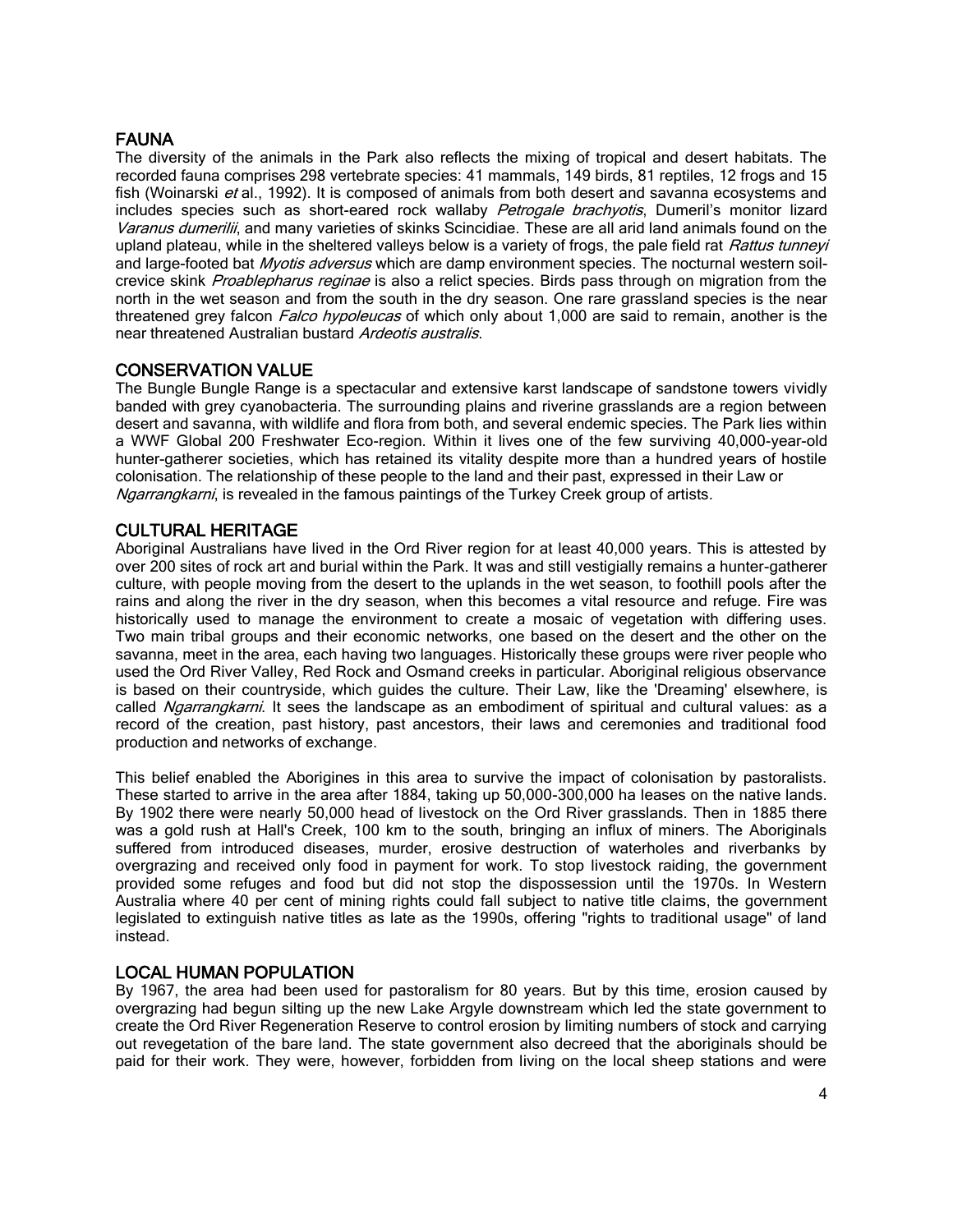banished to refuges, settling at Turkey Creek to the north and Hall's Creek to the south.

In the 1970s senior aboriginals petitioned for return to their country and expressed their discontents in public ceremonies and through paintings, made as records of their country and past history, which are now widely appreciated as works of art by collectors. They regard proper maintenance of their land as essential to their cultural survival. After the National Park was mooted, livestock numbers were at last reduced and in 1995 the Purnululu Aboriginal Council was set up. This is an incorporation giving legal identity to indigenous communities and eligibility to receive government funds. In 2002 1,000 hectares of Living Area leases within the Park were signed for some traditional aboriginal owners. The Park authorities intend to establish more such leases in future.

#### VISITORS AND VISITOR FACILITIES

The Park has only been widely known since media promotion in 1983 of the Bungle Bungle Mountains. In 1986 there were 2,350 visitors by land. By 1996 there were 14,500 visitors by land and some 40,000 by aerial tours. There are now about 20,000 overland visitors a year. Development of visitor facilities is mostly concentrated on the west side of the Park. There is a visitors' centre, helipad, and new airfield at Bellburn, two commercial and two public campsites, 50 km of internal vehicle tracks and 7 walking trails ranging from 30 minutes long to a 30 km overnight trip. There are no accommodations nor is there access to the Park during the wet season (November to March) except to the commercially run camp from the air, because of seasonal flooding along the access track. This is kept suitable for 4-wheel-drive cars only, in order to control tourist numbers and encourage them to take aerial or guided safaris. To improve access to the site will require improved infrastructure, facilities and staff. Meeting the growing interest in indigenous cultures should increase the economic benefits to local people from direct employment, crafts and art.

#### SCIENTIFIC RESEARCH AND FACILITIES

The first geological map of the area was made in 1884. In the 1930s three studies of aboriginal occupations and social organisation were made (Kaberry 1937, 1938 and 1939). In the 1980s there was a botanical survey of the mountains and the Osmand Range (Forbes & Keneally, 1986), investigation of the geomorphology and structure of the sandstone (Young 1986, 1987, 1988) and in 1988 a three month survey of archaeological sites on the north and west margins. In 1992, Woinarski surveyed the vegetation and wildlife of the Park and surroundings. In 1997, Hoatson and others from the Australian Geological Survey brought together all the existing data on the area. In 1997 Wray, and in 2001, Tyler, published studies of the geology and in 2001, Kirkby & Williams described the cultural values of the native people.

#### MANAGEMENT

The uplands are in good condition, but erosion of the sand plains following intensive and continuous overgrazing has caused destructive silting downstream. In response to this the Ord River Regeneration Reserve was established to limit stock numbers and revegetate bare land. In 1985-6 the proposed designation of the National Park led to the removal of 25,000 cattle, 4,000 donkeys and several camels. Programs were also started for feral cat control, and for protective patch burning, as practised by traditional owners, to create vegetation mosaics which would decrease the destructiveness of the wildfires to which the now recovered grasslands are vulnerable.

The National Park is managed under the Conservation and Land Management Act of 1984. For years after adoption of the original Management Plan which spoke of joint management, there was no recognition of traditional ownership, and no Aboriginal majority on a Board of Management. The Western Australian Department of Conservation and Land Management is arranging for future joint management of the Park with the traditional owners within the Purnululu Park Council. These owners who are aboriginal claimants registered under the Commonwealth Native Title Act of 1993, were barred from living in the Park. However, their knowledge of the ecology and how to manage the land is now being drawn on. For them, this is to manage their own cultural survival as well as providing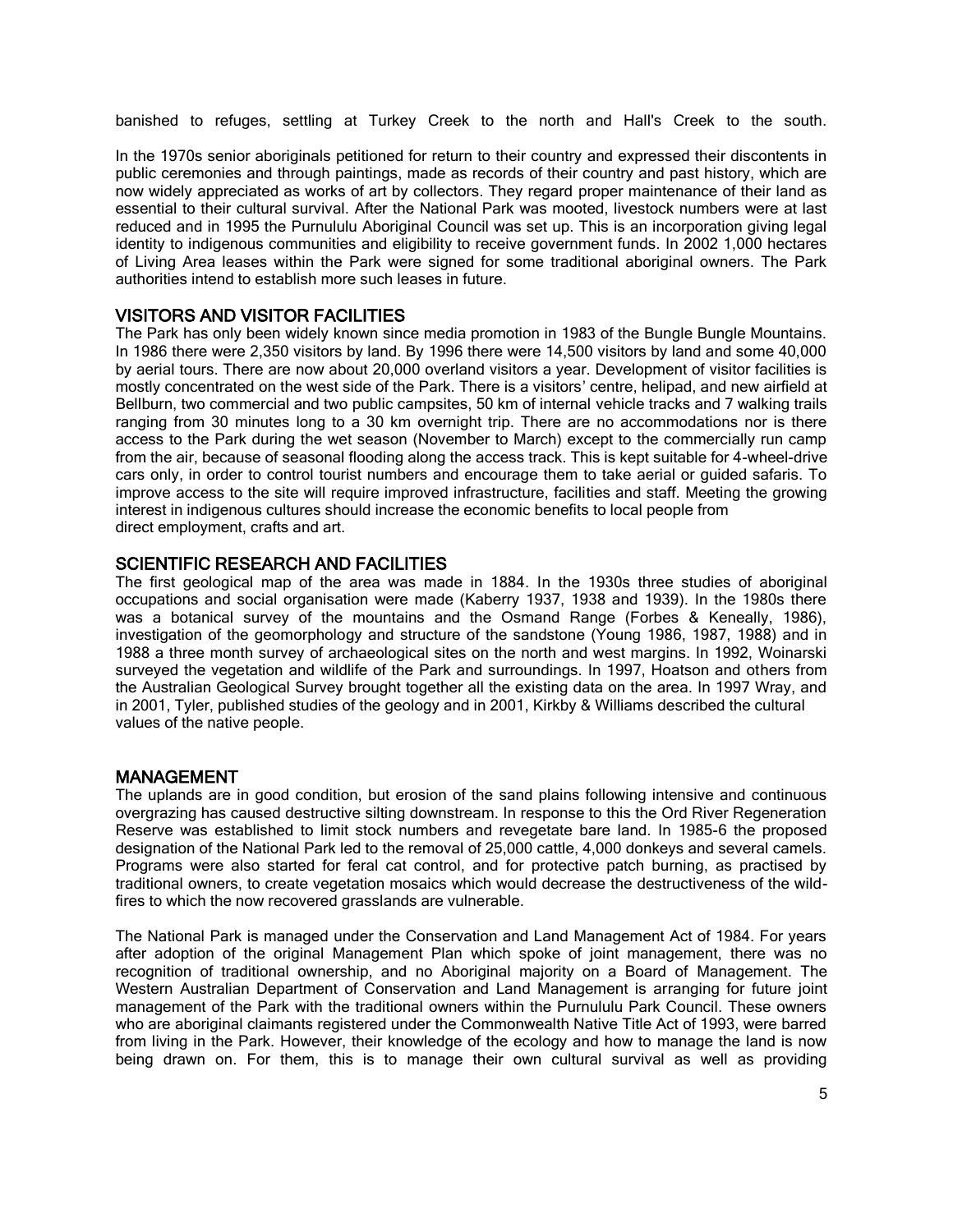employment, training and funding. They are given the opportunity to return and live seasonally in Living Area leases inside the Park. With World Heritage status, the Park will be protected under the Commonwealth Environmental Protection and Biodiversity Conservation Act of 1999, and key indicators and monitoring of the state of conservation will be developed by the Park's Council and the Advisory Committee.

The Purnululu National Park Management Plan for 1995-2005 was complied in 1995 and is currently under review by the Conservation Commission. It aims are to:

- Conserve and protect landforms, ecosystems and areas of scientific and cultural importance;
- Permit aboriginal traditional owners to live on the land following their customary lifestyle;
- Provide for public recreation;  $\bullet$
- Promote appreciation of natural processes and interpretation of the native culture
- Protect the safety of residents, neighbours and residents;
- Institute research and monitoring of all aspects of the Park to improve its management
- Control any commercial and industrial impacts.

Preparation of a new management plan for incorporating indigenous heritage values, has been given high priority by the Federal Department of Environment and Heritage. In addition, funding has been allocated to support the engagement of a new executive officer for the World Heritage area, the establishment of World Heritage management committees and a cultural heritage management study to support the planning process and the proposed re-nomination of cultural heritage values for the area. It is also hoped that the Purnululu Conservation Reserve will eventually be incorporated into the Park.

## MANAGEMENT CONSTRAINTS

The past pressures of accelerated soil erosion due to overgrazing, the destruction of native animals by exotic wildlife (especially cats) and invasion by alien species have all come under control but continue to need monitoring. Other pressures on the site are not yet serious, but growing visitor numbers will increase the erosion of fragile sandstones and the need for risk-management of floods and rockfalls. There is a need for safer vehicle tracks and a fire protection management program, against events such as the fire that swept over 30% of the Park in early 2005. Adequate management of the present high level of wear on the main access track and on certain tracks and trails within the Park will need more staff and funding.

#### **STAFF**

The present staff employed at the Park include one Ranger in Charge, one assistant ranger, one (seasonal) visitor centre manager and volunteer campground hosts. At least two additional rangers, two maintenance workers and two aboriginal heritage officers are planned with the granting of World Heritage status. The Department of Conservation and Land Management (CALM) can draw on regional and state expertise, and the aboriginals can draw on their traditional knowledge of ways to manage the land.

#### BUDGET

The 2000-2001, annual funding for Park management was AUS\$324,620, a third coming from the regional management of CALM, and two thirds from Park entrance fees. To upgrade the Park as a World Heritage site will need facilities, staff and living areas for the traditional owners at a cost estimated at AUD\$3.3 million (US\$1.95,m) per year for three years plus an average of AUD\$400,000 (US\$2.6m) annual operational costs.

#### LOCAL ADDRESSES

Ranger in Charge, Purnululu National Park, c/o Department of Conservation & Land Management, P.O.Box 242, Kununurra WA 6743, Australia.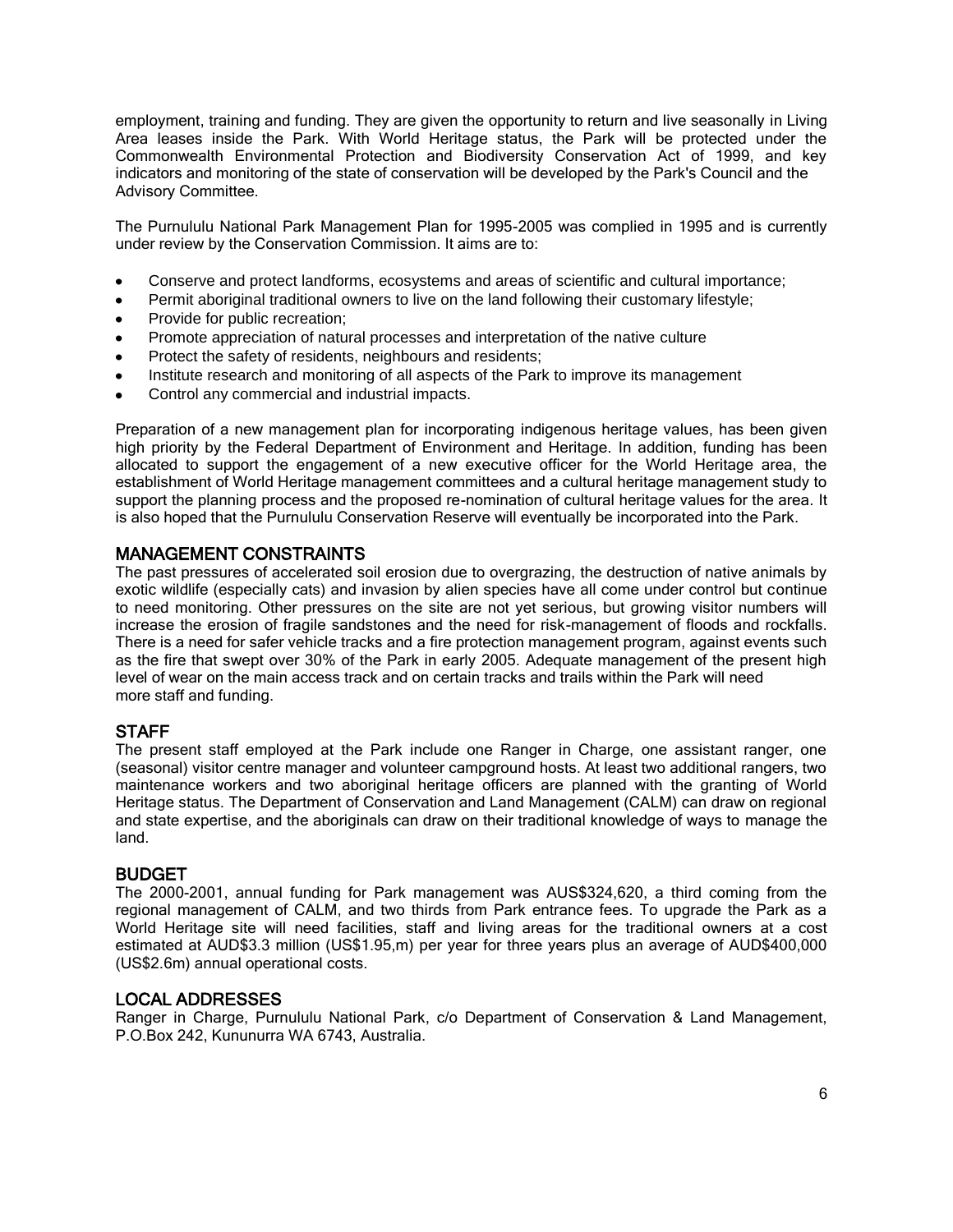Purnululu Aboriginal Corporation, P.O.Box 440, Kununurra WA 6743, Australia.

#### **REFERENCES**

The principal source for the above information was the original nomination for World Heritage status.

Anon. (1987). Sandstone landforms of the tropical East Kimberley region, Northwestern Australia. J. Geology 95:205-18.

Anon. (1988). Quartz etching and sandstone karst: examples from the east Kinberleys, Northwestern Australia. Z. Geomorphologie N.F. 32(4): 409-23.

Behn, G. et al. (1997). Watching the grass grow. CALM Landscape 13(2): 23-27. Western Australia.

Eldridge, D, et al. (2001). Soil biota in banded landscapes. In Tongway, D., et al. (eds). Banded Vegetation Patterning in Arid and Semiarid Environments: Ecological Processes and Consequences for Management, In Ecological Studies, Vol.149. Springer, New York.

Environment Australia, (2002). Nomination of Purnululu National Park by the Government of Australia for Inscription on the World Heritage List. 67pp. [Includes a list of 41 references]

Fisher, A. & Woinarski, J. (2002). Assessment of the Vertabrate Fauna of the Bradshaw (Juliki) Field Training Area, Northern Territory. Northern Territory Parks and Wildlife Commission. 86 pp.

Forbes, S. & Kenneally, K. (1986). A botanical survey of Bungle Bungle and Osmand Range, southeastern Kimberley, Western Australia. In Western Australian Naturalist, 16: 93-169.

Hoatson, D. et al. (1997). Bungle Bungle Range - Purnululu National Park, East Kimberley, Western Australia: a Guide to the Rocks, Landforms, Plants, Animals and Human Impact. Australian Government Publishing Service, Canberra.

Kirkby, I. & Williams, N. (2001). Purnululu National Park World Heritage Cultural Values. Unpublished report for Environment Australia.

Purnululu National Park Website: [http://calm.wa.gov.au.](http://www.calm.wa.gov.au/)

Scarlett, N. (1985). A Preliminary Account of the Ethnobotany of the Kija people of Bungle Bungle Outcamp. (East Kimberley working paper, no. 6). Centre for Resource and Environmental Studies, Australian National University.

Thomas, R., et al. (1994). Roads Cross. The Paintings of RoverThomas. National Gallery of Australia, Canberra.

Tyler, I. (2000). Geology and landforms of the Kimberley. CALM 2000. 72 pp.

Western Australian Department of Conservation & Land Management (1995). Purnululu National Park Management Plan, 1995-2005, for the National Parks & Nature Conservation Authority, Canberra.

Woinarski, J. (1992). A Survey of the Wildlife and Vegetation of Purnululu (Bungle Bungle) National Park and Adjacent Area. CALM Research Bulletin No.6, W. A.

Wray, R. (1997). A global review of solutional weathering forms on quartzite sandstones. *Earth Science* Reviews 42: 137-160.

Young, R. (1986). Tower karst in sandstone: Bungle Bungle massif, northwestern Australia. Z.Geomorphologie N.F. 30(2): 189-202.